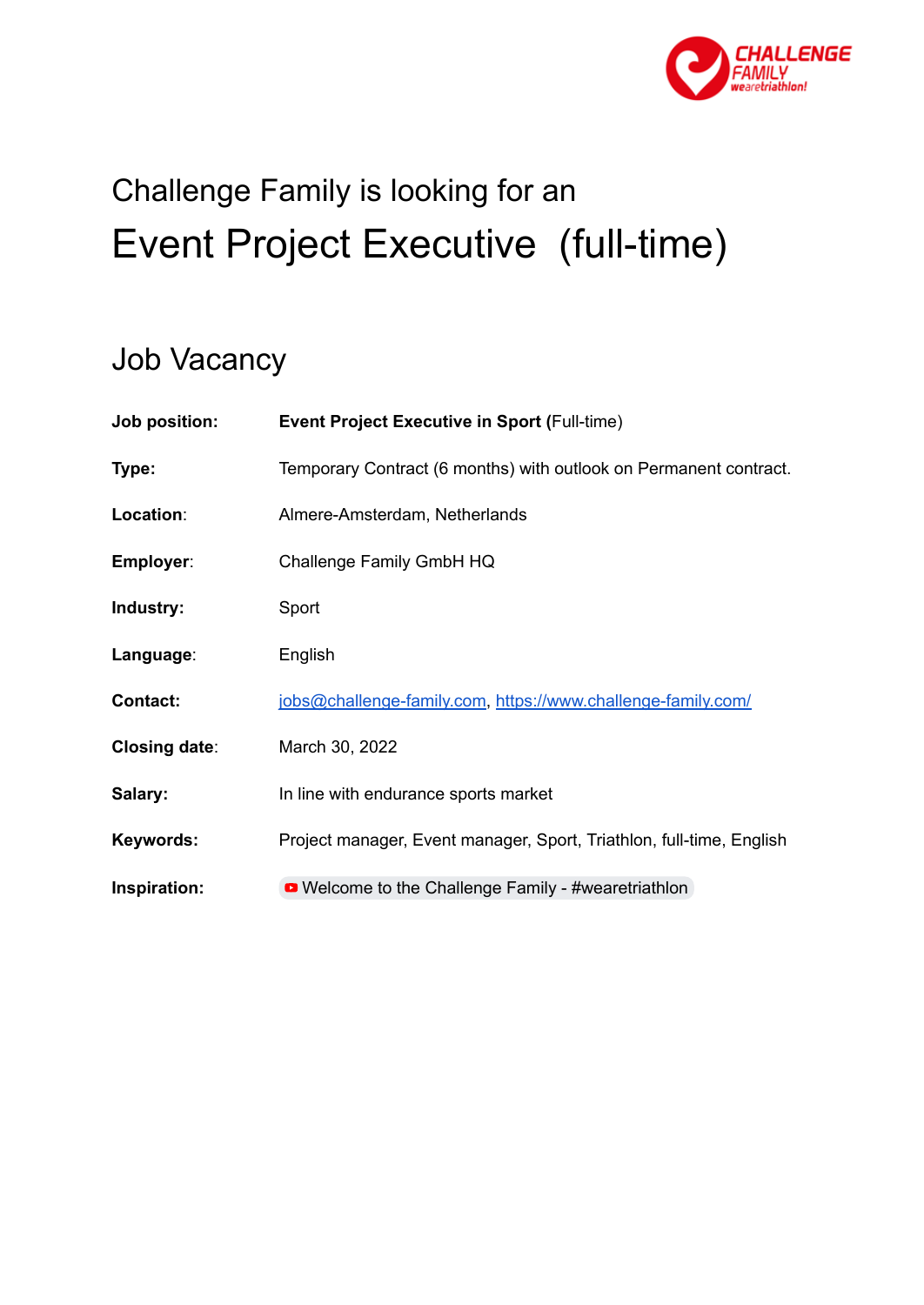

# *CHALLENGEFAMILY* is looking for an experienced

# **EVENT PROJECT EXECUTIVE**

**About us**: *CHALLENGEFAMILY* is the leading global triathlon festival race series, with over 35 races annually across 29 host countries. Since 2002, *CHALLENGEFAMILY* offers "events for everyone" with a "festival character," so that everyone can share in the triathlon experience, from professionals to age-groupers.

**About the role:** The Event Project Executive is responsible for delivering great international events! From putting together creative ideas in response to stakeholders' briefs, your role is from start to finish, dealing directly with team members, suppliers, partners, and managing every aspect of events. You will be supporting *CHALLENGEFAMILY'*s motto ALL ABOUT THE ATHLETE.

> This position requires specific skills, including strong project management detail, event operations experience and functional work in leading teams toward a project goal. This position will include the substantial task of producing documents, presentations, leading work streams and connecting a variety of inputs from various contributors to ensure event operations are on track. This role is responsible for mainly triathlon events operations, including timeline and race schedule creation, team management, space and course planning, venue and branding set-up, logistics as well as athletes' experience fulfillment, suppliers and production coordination, communication with them and managing the process of entries such as registration process. The Event Project Executive will be processing all kinds of queries, preparing proposals and calculations.

The role of Event Project Executive will closely work with the Project Manager on different triathlon projects in Europe and will travel to the hosting venues to execute them. Supporting the organising teams with onsite delivery is the essence of this position.

**About you:** You are an event organizer, project manager or specialist who is driven to deliver excellence of world-class triathlon events. You don't need to be a triathlete yourself to become part of our *FAMILY* but you have a strong sports passion.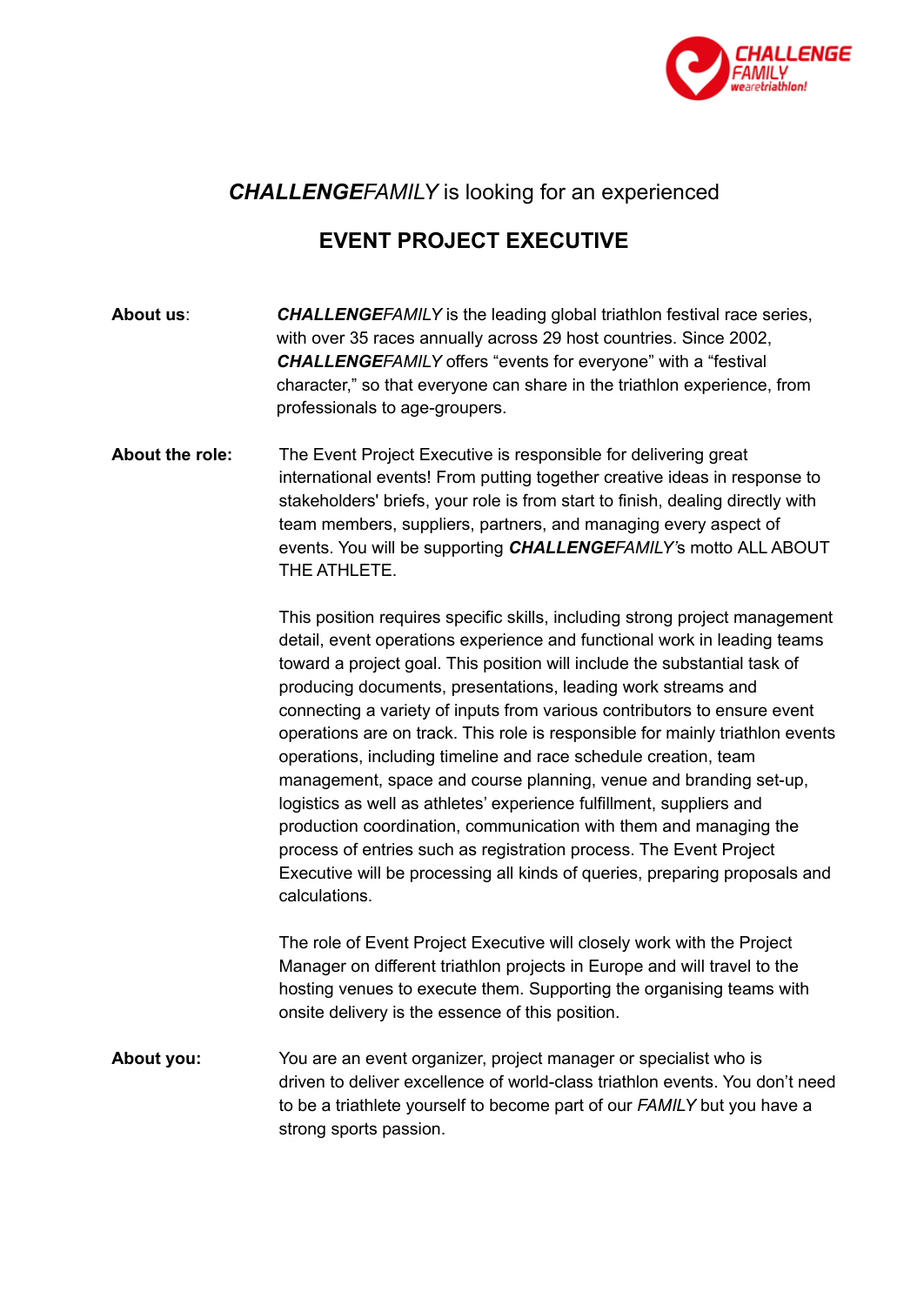

You are a self-motivator and team player with a proactive approach to work and *CHALLENGES* solving. You've got high attention to detail and the ability to turn around high volume outputs across multiple areas. You are used to meeting deadlines even under time pressure, prioritising and taking ownership of your own tasks. You are willing to travel to the host venue destinations and accept that you will deliver also events that happen on weekends. You are ready to work in international and remote teams and use all available tools to manage that workflow.

#### **What we offer:**

- A challenging position with plenty of room for development and own initiative
- An opportunity to grow in a rapidly developing company
- A varied job where you will work on both the umbrella brand and different events at the same time
- A small core team with hard-working colleagues
- A workplace in a modern and centrally located office
- Full-time contract (40 hours per week) on the payroll (NL) or as a service provider (non-NL, self-employed)
- To start with a temporary contract (minimum 6 months) with the aim to extend for the longer term
- A salary in line with the market
- 25 vacation days per year (Dutch law: 20)
- Reimbursement of realised travel costs and telephone costs
- Reimbursement of other costs in consultation
- A change to take part in any Challenge Family race around the world

#### **Requirements:**

- A passion to work and eager to learn in a sports-event company
- 3+ years of project or event management experience.
- Excellent English verbal and written communication skills.
- Dutch, German or other language (advantage).
- Experience in planning and organizing sports events.
- Experience with Triathlon events (advantage).
- Excellent organisational abilities and attention to detail.
- Work with minimal supervision and act on own initiative.
- Work to a consistently high standard and multi-task.
- Ability to travel and work in an international environment.
- Driving license (advantage).
- Expected knowledge of MS Office, Google Docs, Google Earth, WordPress CMS, Project management tools such as Monday.com, Trello and communication tools such as Slack, Whatsapp.

### **Contact:** Contact us and let's talk about your career at CHALLENGE FAMILY! Send your motivation and resume to [jobs@challenge-family.com](mailto:jobs@challenge-family.com)/